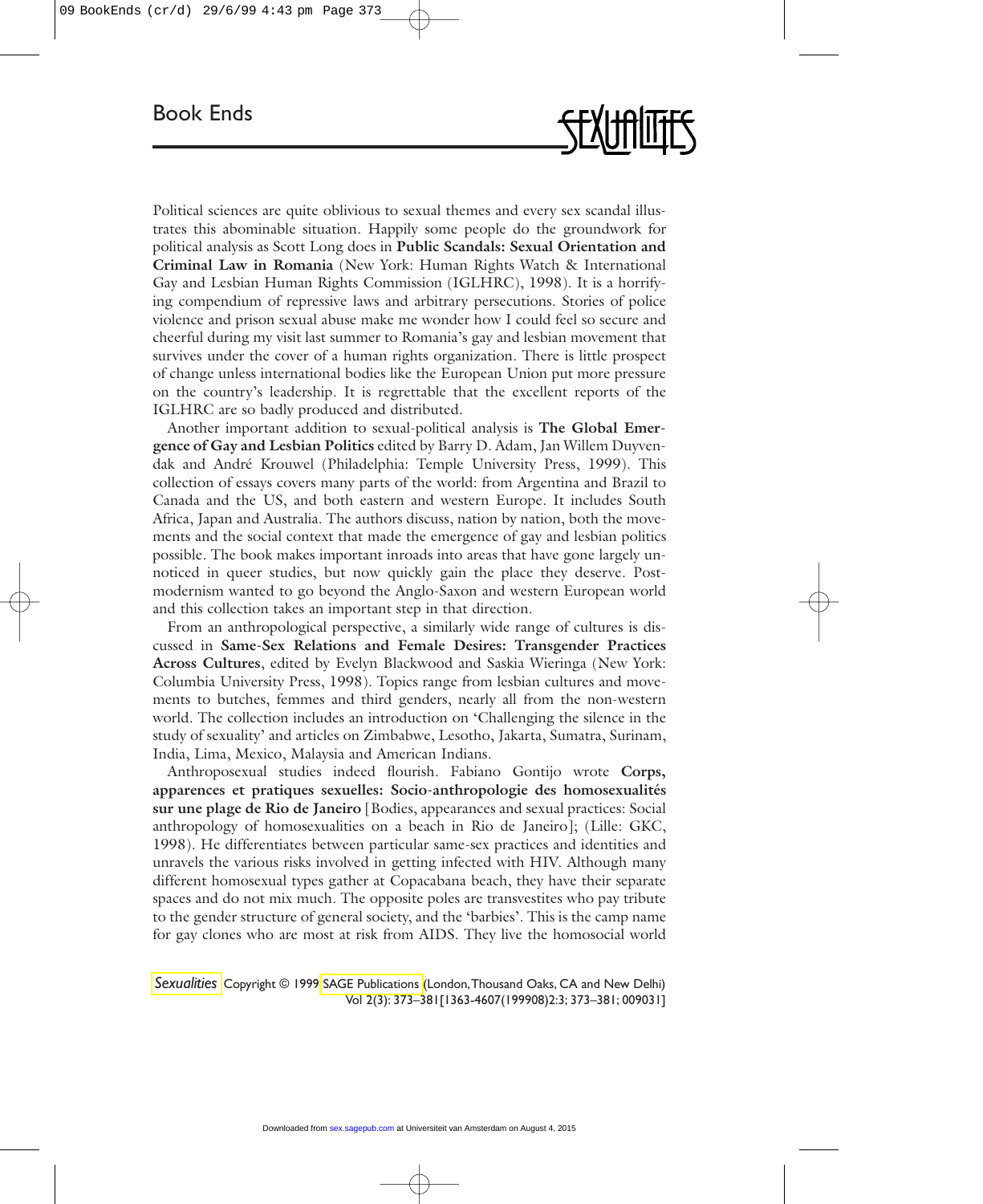that Brazil still largely is, to its extremes of a homosociability without women. Gontijo prefers the terminology of sociability, the warmer and broader context in which sexual acts take place, to the weaker sociality. His book is an intelligent study of male–male hedonism on Copacabana's beaches.

Peter Aggleton edited **Men Who Sell Sex: International Perspectives on Male Prostitution and HIV/AIDS** (London: UCL Press, 1999). Articles range from England, France, the Netherlands, Canada and the US to Mexico, the Dominican Republic, Costa Rica, Brazil, Peru, India, Sri Lanka, Thailand, the Philippines and Morocco. Many countries that have never been researched for this topic are covered. The collection is a pioneering enterprise with all the strengths and weaknesses of work opening a new field. The book stresses that male prostitution has several forms, genders and aims. Money and sex play a role, but so does sociability. For young men it offers an initiation into a gay world. Jacobo Schifter, who wrote the article on Costa Rica, has a full length book on the topic **Lila's House: Male Prostitution in Latin America** (Binghamton, NY: Haworth, 1998). It is an ethnographic study of a specific lower-class bordello for pederasts in San José, which makes its representativeness even for Costa Rica's male prostitution questionable. But it is an important addition to a virgin field, after Annick Prieur's study of an urban transgender community in Mexico City that also offered sex for money.

More has become available. Don Kulick writes specifically on transgendered prostitution in **Travesti: Sex, Gender and Culture among Brazilian Transgendered Prostitutes** (Chicago, IL: University of Chicago Press, 1998). In this important and intelligent study, the focus is on transgenders and their clients, and not on boys and boy-lovers as in Schifter's work. 'Male' prostitution has many very different faces in Latin America.

Stephen O. Murray and Will Roscoe have edited the anthology **Boy-Wives and Female Husbands: Studies on African Homosexualities** (New York: St. Martin's Press, 1998). As always with Murray, ripe and unripe have been collected together. Well written and interesting papers are mixed with a superficial interview with a Kikuyu man living around the corner from Murray in San Francisco. His final essay comparing forms of same-sex behaviour with other social factors is rather worthless because his data are incomplete and not very reliable. The editors rely heavily on English material, and only use texts in other languages from colonial times, which makes the book rather unbalanced. The important African theme of marriages among women is discussed by Murray himself and Joseph Carrier. The editors deplore the absence of material on female homosexuality, but they should have done a better job in finding authors across the gender line. There is a fulllength book on the topic in German by E. Tietmeyer Frauen heiraten Frauen: **Studien zur Gynaegamie in Afrika** [Women marry women] (Munich, 1985) but this important source was missed by the editors. Blackwood and Wieringa succeeded in finding authors to write about lesbianism in Africa. Most articles are written by Europeans and Americans, and perhaps three by Africans. As no biographical data are given on the authors, this remains queerly unclear. The collection looks too much like a reader compiled for an undergraduate course. Let us hope that this first book on the theme will soon be followed by others to counter the ridiculous idea of African politicians that homosexuality is a foreign import on their continent.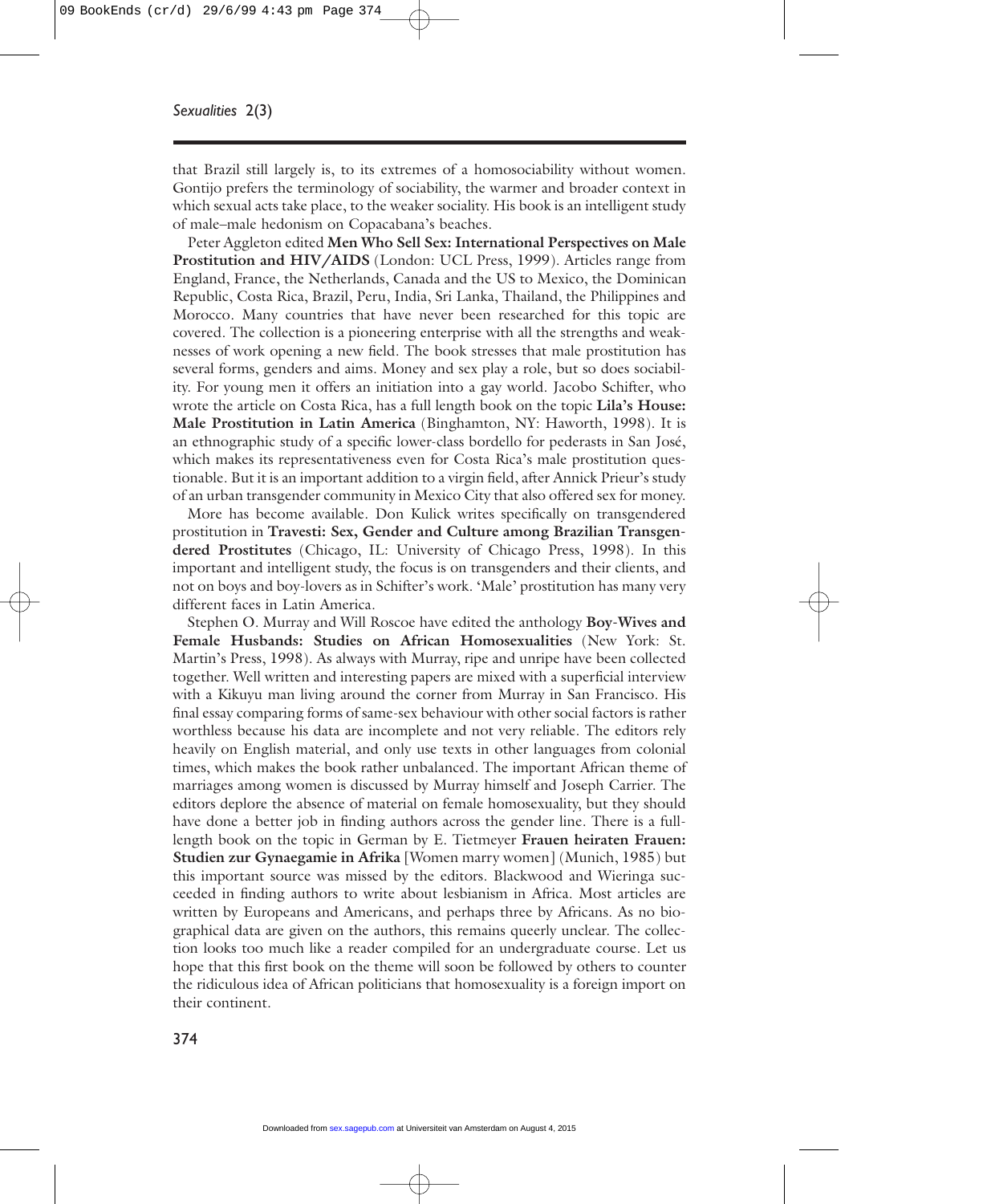The success of queer theory in the US gets a follow-up in French- and Germanspeaking Europe. Here, the novelty of queer theory compared to not-so-old gay and lesbian studies is even less clear. The Austrian collection of essays **Que[e]rdenken: Weibliche/männliche Homosexualität und Wissenschaft** edited by Barbara Hey, Ronald Pallier and Roswith Roth (Innsbruck: StudienVerlag, 1997) brings together the senior (Rüdiger Lautmann) and young ones and offers a respectable overview of disciplines, from law and psychology to history and theory. Although the desire is to discuss straight hegemony, most papers remain close to gay and lesbian themes.

The French had apparently no good translation for queer theory, so Didier Eribon stayed within the old perimeters with **Les études gay et lesbiennes** (Paris: Centre Georges Pompidou, 1998). It is funny to realize that the North-American gay and lesbian studies got their inspiration from the very Parisian Michel Foucault, whose biography Eribon wrote, and that the French now start the 'études gay et lesbiennes' inspired by leading queer theorists who follow in the steps of Foucault (Bersani, Sedgwick, Halperin). As if people like Rommel Mendes-Leite did not establish gay and lesbian studies a long time ago in Paris. With the Europride of 1997 in Paris, Eribon invited not the local stars but the transatlantic celebrities. Their lectures are now collected in a book of essays that has little to do with Europe. The major exceptions are Annick Prieur's discussion of gay marriage in Norway, and the positive appraisal of queer theory by Pierre Bourdieu. He published this text in slightly different form as well in his own **La domination masculine** [Masculine domination] (Paris: Seuil, 1998). In this booklet, he examines the deeply ingrained andro- or male centrism of western cultures, starting from his research in Algeria's Kabylia, and asks how this largely unconscious undercurrent can be neutralized and forces of change can be induced. He does so in his own quite laborious style.

Europeans have not to rely on queer theory and US citizens in order to to be able to say something. The companion volume to Eribon's book is Patrick Mauriès' **Les gays savoirs** (Paris: Centre Georges Pompidou, 1998). It contains lectures by literary authors and scholars, historians and movie-makers, mostly from Europe. It gives a nice overview of a diversity of reflections on the vitality of gay culture. Some are exhausted by it and believe the gay movement enters its endphase, others see new impediments and challenges. The Canadian gay porn producer Bruce LaBruce defines himself already as postqueer, see also his funny **The Reluctant Pornographer** (Gutter Press, 1997).

Bernd-Ulrich Hergemöller's **Sodom und Gomorrha: Zur Alltagswirklichkeit und Verfolgung Homosexueller im Mittelalter** [On every-day reality and persecution of homosexuals in the Middle Ages] (Hamburg: MännerschwarmSkript, 1998) is anything but queer. This collection of essays is a classical historical study mainly on the persecution of sodomites in Germany. Hergemöller is a very laborious scholar who also compiled a gigantic book of biographies 'on the history of friendship–love and male–male sexuality' for the German-speaking countries **Mann für Mann: Biographisches Lexikon zur Geschichte der Freundesliebe und mann–männlicher Sexualität im deutschen Sprachraum** (Hamburg, MännerschwarmSkript, 1998). He wrote this encyclopedic work all by himself, with some support of Germany's leading gay historian Herzer.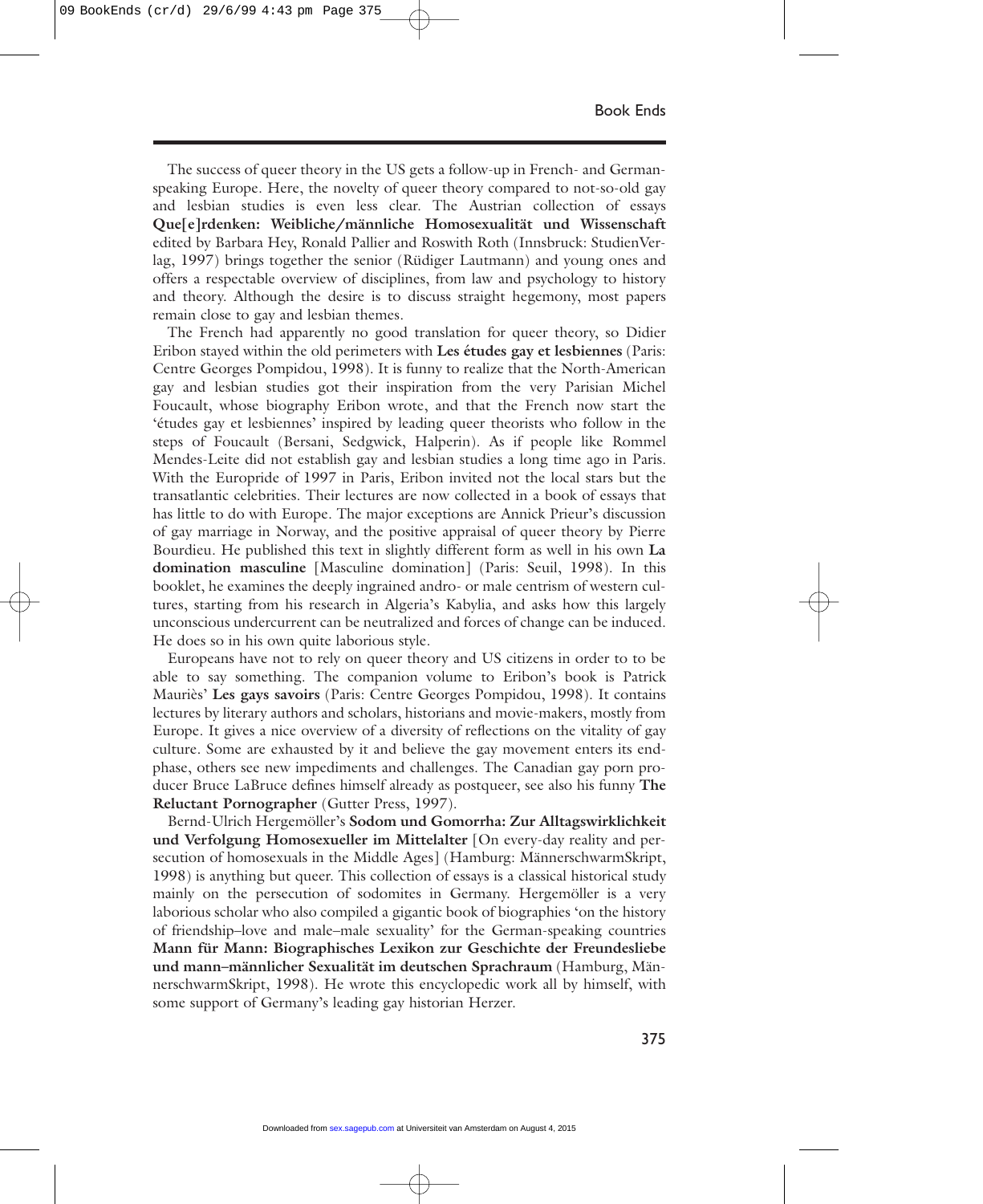Manfred Herzer again edited some of the many lectures held during the exhibition on 100 years of the gay movement in **100 Jahre Schwulenbewegung** (Berlin: Verlag Rosa Winkel, 1998). Essays discuss Hirschfeld and his relation to female transgenders, the beginning of the gay movement in Czecho-Slovakia and the postwar gay activities of East German psychiatrist Rudolf Klimmer. The article by Wilhelm von Rosen is an exception among the interesting but mainly unspirited papers. He states provocatively there was no persecution of sodomites in Denmark before 1800 because 'men had no sex with other men'! It reminded me of Flandrin's assertion in a panel-discussion that there was no discussion on masturbation before 1710 among Europeans for the simple reason that they did not stimulate themselves.

A very nice and important topic is covered by Ferdinand van Ingen and Christian Juranek (eds) in **Ars et Amicitia: Beiträge zum Thema Freundschaft in Geschichte, Kunst und Literatur. Festschrift für Martin Bircher zum 60. Geburtstag** (Amsterdam: Rodopi, 1998). This fat and expensive book holds 35 articles on 'friendship in history, arts and literature'. It covers mainly German material and discusses at several points the borderline between friendship on the one hand and love and sex on the other. The theme of friendship is central to earlymodern German politics and cultures and this collection offers many same- and cross-gender examples of friendships in their cultural contexts.

The anthology edited by Gunter Schmidt and Bernard Strauss, **Sexualität und Spätmoderne: Ueber den kulturellen Wandel der Sexualität** [Sexuality and late-moderns. On cultural change of sexuality] (Stuttgart: Enke, 1998) is again quite postmodern (late-modern is their alternative term). Volkmar Sigusch writes on grand narratives and sexual change and Zygmunt Baumann 'on the postmodern use of sexuality'. Other parts of the book discuss bodies, children and youth, and media technology. The articles stem from a conference where the come-back of postmodern sociology in the field of sexual sciences was celebrated. The editors claim that this sociology has replaced feminism as the guide to sexual culture and politics.

Last time in Book Ends, paedophilia was discussed. Books on the topic continue to be published, the most interesting being James R. Kincaid's **Erotic Innocence: The Culture of Child Molesting** (Durham, NC: Duke University Press, 1998). He discusses the occidental ambivalence that eroticizes children and denies their sexuality. It creates monsters, from the innocent child to the paedophile predator. Although largely based in literary and film studies, the study enters into social issues of child abuse and offers a devastating portrayal of North American society.

A remarkable spread of historical/theoretical books now appear on another 'perversion', sadomasochism. Lynda Hart's **Between the Body and the Flesh: Performing Sadomasochism** (New York: Columbia University Press, 1998) proffers a postmodernist feminist view that goes beyond Teresa de Lauretis and gets abundant praise by queer celebrities Sedgwick, Dollimore and Boone. I did not get so 'absorbed, intrigued, provoked, and enamored' as the blurbs suggest, the book focusing too much on Freud, Deleuze, Lacan and other icons of postmodern theory, and offering too little of the bone, blood and flesh promised in the introduction. It may be a counterdiscourse against different forms of erotophobia, but not a discourse that leads to eros.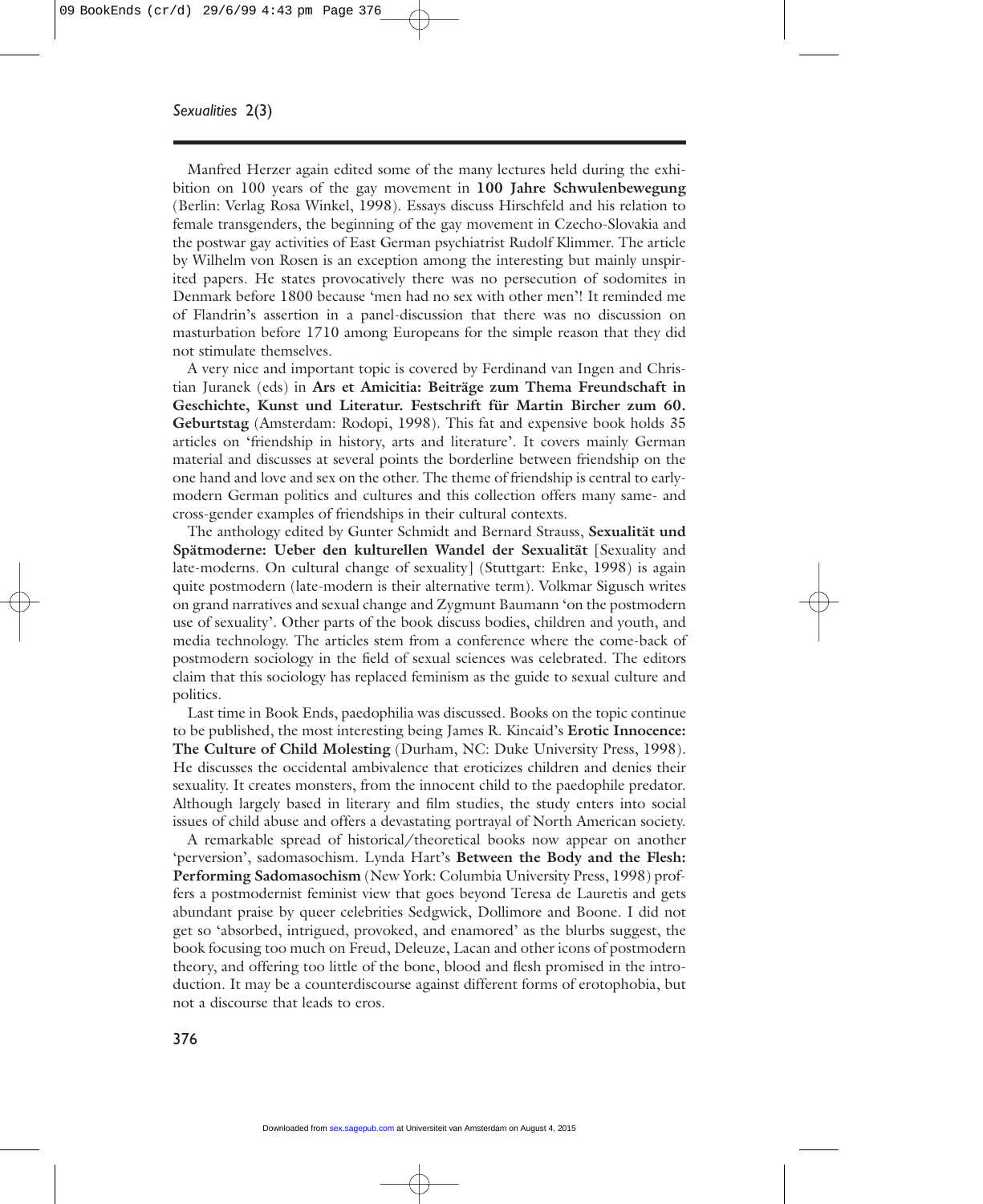David Savran's **Taking It Like a Man: White Masculinity, Masochism, and Contemporary American Culture** (Princeton, NJ: Princeton University Press, 1998) is partly on s/m as a variation on the unmasculine theme of male masochism. The main argument concerns masochism as a white man's defence against women's and American-African emancipation in the Anglo-Saxon world. The subplot discusses the rise of s/m in the gay and lesbian scene and its resemblance to the imagery of the new Men's Movement that reasserts a wild but truly traditional masculinity. Savran's conclusion is harsh on s/m. Its subversion is individualistic and harmless in a broader social context, politically impotent and incomparable to the major forces that the collective movements of the 1960s and 1970s spawned.

John K. Noyes' **The Mastery of Submission: Inventions of Masochism** (Ithaca, NY: Cornell University Press, 1998) strikes a quite different chord. For him, the invention of masochism is closely related to the development of the 19thcentury liberal state that was built on a theory of the inherent violence of the human being that should be repressed. The repressed returned in a sexualized form. The novels of Sacher-Masoch satirized liberal ideas of liberty and consent, inverting mastery to submission and demanding slavery instead of freedom. Following Baudrillard, Noyes sees masochism (like fashion) as a 'radical liquidation of meaning' and the s/m scene offering a plethora of identities. In the end, the struggles concerning s/m 'are increasingly becoming struggles for access to and control of the technologies in which subjects are constructed and subjects disappear'. For him, masochism does not refer to impotent subversions or an abstract phallus, but to major contradictions and struggles in the modern state that point to an embattled future.

More concrete than all histories and theories is **Die Entwicklung: Tagebuch einer SM-Beziehung** [The Development: Diary of an SM-Relationship] (Hamburg: MännerschwarmSkript, 1998). It is a thick description of the everyday life of a gay s/m couple mostly from the perspective of the masochist. The focus is on the sexual side of the relationship and on the difficulties the men have to fit the roles of s and m. Both want to change roles occasionally, and after the first year of training of the m, it looks like the next volume of this sexual biography the m will become the s, and the reverse. After the splash of gay and transsexual comingout stories and novels, the genre will be extended to other paraphilias. Earlier, there were remarkable s/m novels by Christian Pierrejouan in French (**MS and L'envers**, Paris: Seuil, 1979 and 1982) and the biography of a horse-lover, Mark Matthews' **The Horseman: Obsessions of a Zoophile** (Buffalo, NY: Prometheus, 1994). Such books offer a pleasurable change after heavy theorizing with finally some concrete examples.

Jean-Luc Hennig has many concrete examples, not of bestiality but of the sexual life of animals in his **Bestiaire érotique** (Paris: Albin Michel, 1998). It is a selective and witty encyclopedia of animal eroticism for a general public, as his earlier books **Brève histoire des fesses** [Short history of the buttocks] (Paris: Zulma, 1995; translated into English), and a **Dictionnaire littéraire et érotique des fruits et légumes** [Literary and erotic dictionary of fruits and vegetables] (Paris: Albin Michel, 1994). From his late friend Guy Hocquenghem appeared **Oiseaux de la nuit** [Birds of night] (Paris: Albin Michel, 1998) to commemorate the tenth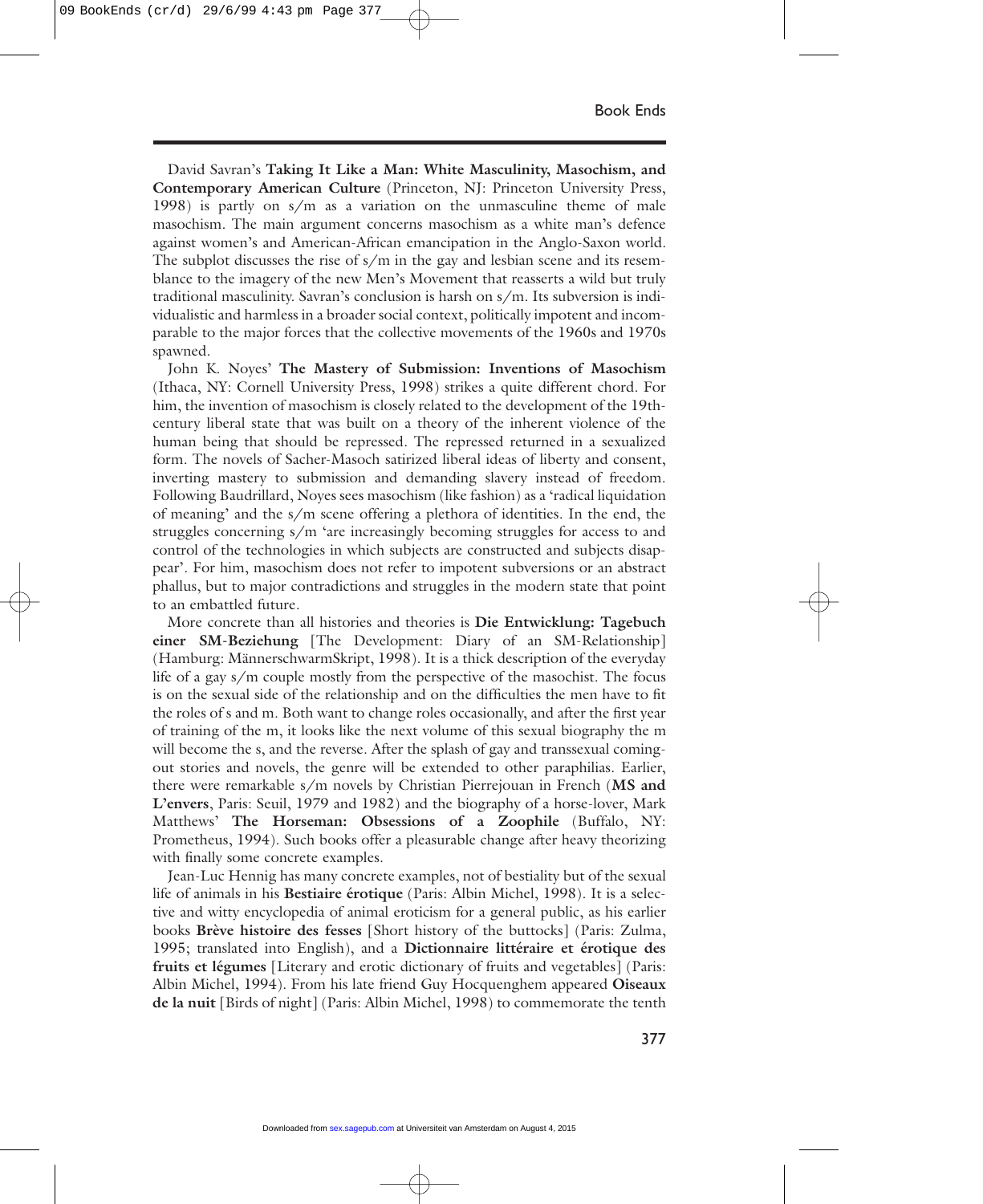anniversary of his death. It is a re-edition of this novel on gay cruising with some unpublished texts, for example a funny fake interview with Magnus Hirschfeld's secretary written for the movie on gay history **Race d'Ep**. Regrettably, the publisher gives absolutely no information on the origin and background of the texts.

Michael Bronski's **The Pleasure Principle: Sex, Backlash, and the Struggle for Gay Freedom** (New York: St. Martin's Press, 1998) and Jeffrey Escoffier's **American Homo: Community and Perversity** (Berkeley: University of California Press, 1998) discuss both in depth and breadth the cultural battles for gay, lesbian and sexual emancipation in the contemporary US. They do so with great energy and intelligence. Both stand in between the ivory tower of academia and the daily struggles of the streets. They are both critical of the ongoing normalization of gay culture and the loss of its subversiveness. Bronski is most sceptical about the possibility of integration: 'civilization – as it is now defined and structured – does not, cannot, admit the value and worth of homosexuality'. Both authors underline pleasure is not on the US agenda.

Leo Bersani wrote a quite famous essay on s/m, '*The Gay Daddy*' in his **Homos** (1995). His latest book written together with Ulysse Dutoit takes on an apparently different topic: **Caravaggio's Secrets** (Cambridge, MA: MIT Press, 1998). According to the authors, Caravaggio's portraits are not homoerotic, but impenetrable. They incite an intimacy that is blocked with a secret. The most enigmatic portraits include violent scenes of decapitation that suggest to the authors, in a typical postmodernist inversion, not terror and anxiety, but acceptance and 'lifesustaining [. . .] modes of losing your head'. So ultimately this topic is not that different from Bersani's earlier work. The tiny and expensive book is delightfully designed with beautiful illustrations.

Manon van der Heyden's dissertation **Huwelijk in Holland: Stedelijke rechtspraak en kerkelijke tucht, 1550–1700** [Marriage in Holland: Urban jurisdiction and ecclesiastical discipline]; (Amsterdam: Bert Bakker, 1998) is a study of sex and marriage based on legal and ecclesiastical sources from the cities of Rotterdam and Delft. In the discussed period, slightly over 600 cases of premarital sex and a similar number related to marriage such as adultery and bigamy were brought to court. Trials for rape and incest were very rare, perhaps a dozen for each during these 150 years. Most cases came to court by way of neighbours or housemates. Honour and shame were central issues and were apparently not yet replaced by a more calvinist system of guilt. Both men and women could fall prey to desire, and no distinction was made between prostitution and other unlawful sexual affairs. Although the material is interesting, a broader non-judicial context of sex and marriage is largely missing.

The first volume of Randolph Trumbach's **Sex and the Gender Revolution: On Heterosexuality and the Third Gender in Enlightenment London** (Chicago, IL: University of Chicago Press, 1998) covers a much broader range of sources and themes. Archival material on abandoned children, prostitutes, venereal diseases, education, and separation is gathered for the thesis that in the early 18th century a major change in the sex and gender system took place which gave rise first to the molly (topic of the second volume and of many of his articles) and slightly later to the heterosexual identity. A summary of this thesis can be found in the special gay/lesbian issue of the Austrian journal of history **Oesterreichische**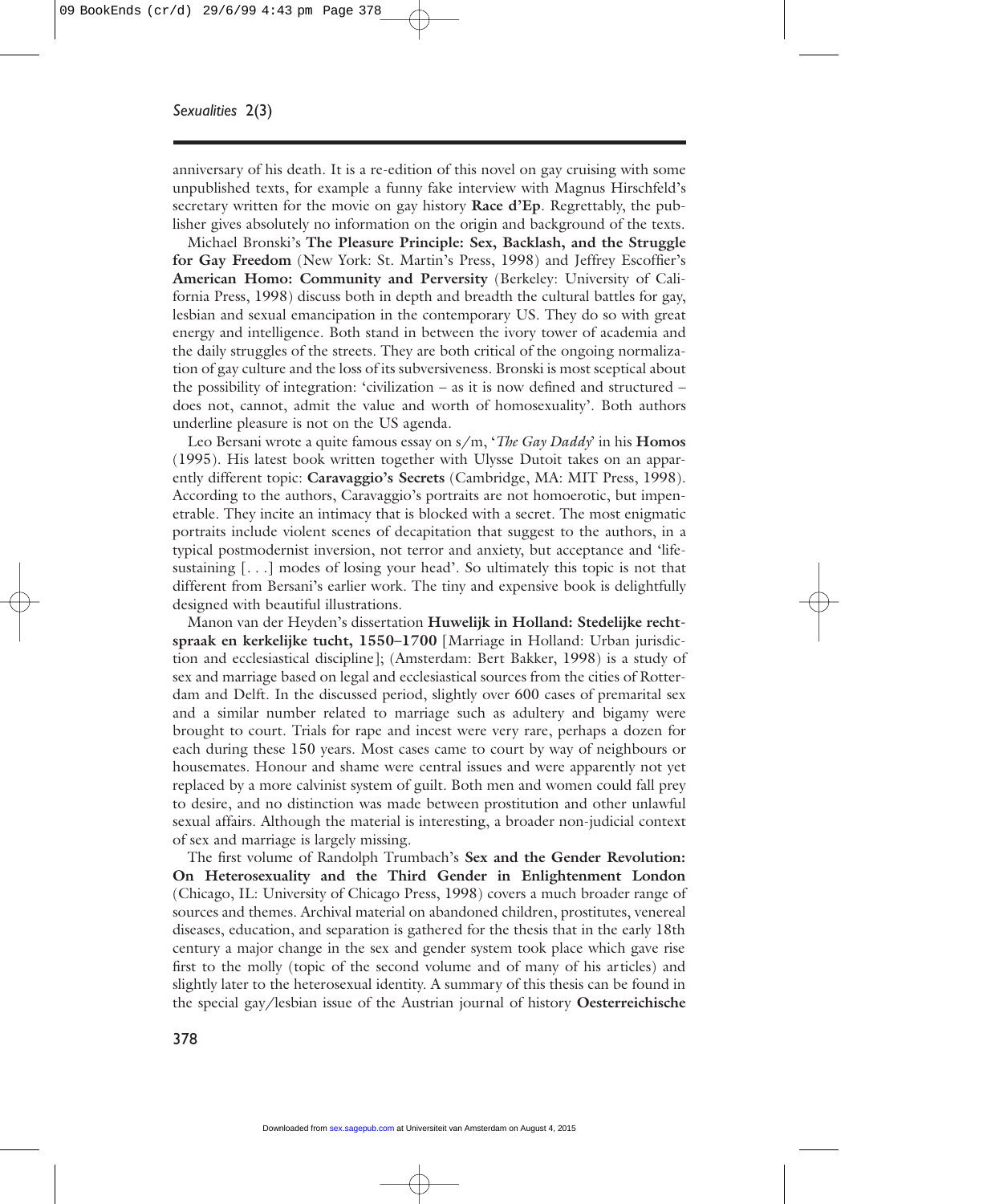**Zeitschrift für Geschichtswissenschaften 9: 4** (Dec. 1998) that carries an interview with Trumbach and several articles on the history of homosexuality and transgenderism in the German-speaking world.

Martin Bossenbroek and Jan H. Kompagnie published **Het mysterie van de verdwenen bordelen** [The mystery of the vanished bordellos] (Amsterdam: Bert Bakker, 1998). The story is well-known: like elsewhere the bordellos disappeared in the late-19th century Netherlands from the urban landscape. Popular opinion believes this happened due to the abolition movement that opposed the liberal system of medical regulation successfully. But these authors, as others before them, point to other explanations. They suggest bordellos vanished because of urban reconstruction and sexual modernism. New forms of more itinerary prostitution took the place of the fixed bordellos.

Bossenbroek and Kompagnie do not discuss homosexual prostitution that certainly flourished in the Dutch cities at that time. Paul van Gelder studied this phenomenon for the contemporary period in **Kwetsbaar, kleurig en schaduwrijk: Jongens in de prostitutie: een verschijsel in meervoud** [Vulnerable, colourful and shadowy: Boys in prostitution: a phenomenon in the plural] (Amsterdam: Thela Thesis, 1998). If the reader is able to survive the deplorable book design and linguistic style, the study offers an ethnography of the male hustler scene with many interviews and plenty of information. Although the author claims representativeness and tabulates desires, acts, ethnic background, drug use, and prices, it is highly improbable that one can reach this goal in the floating world of male prostitution. Even in liberal Holland the 'boys' who sell sex are mainly straight, non-Dutch, often drug abusers and always victims of the double stigma that the profession continues to carry. They get into this business mostly on their own initiative. According to Van Gelder's estimate there are about 3000 male prostitutes in the Netherlands, mainly occasionals while very few sell sex professionally. Of course, this figure depends very much on the deployed definition of sex-work.

The poet Gregory Woods gives us his **Gay Literature: The Male Tradition** (New Haven, CT: Yale University Press, 1998), a fat and overwhelming overview of the gay tradition worldwide. It is a work of stunning scholarship and intelligence, a core requirement for every library in the field. Its encyclopedic fervour has as a major setback that Woods can show the breadth but rarely the depth of the discussed materials or authors.

For the specifics of authors' lives, we can rely on a wide range of biographies. Let me name the most fascinating. Hans Renders' **Zo meen ik dat ook jij bent: Biografie van Jan Hanlo** (Amsterdam: Arbeiderspers, 1998) is on a Dutch paedophile 'minor poet'. Hanlo's small opus of poetry was mainly published in the 1950s, while some prose works appeared in the 1960s. Some of his poems are acoustic and nonsensical in the best Dada-tradition, while others are romantic and address children. In the late 1940s, he was hospitalized and diagnosed as a schizophrenic and a (still chaste) homosexual. The catholic hospital where he was a patient was infamous for its castrations of sex criminals and young men with sexual troubles. Probably Hanlo was himself a victim of the ballcutter of this clinic but he did not lose at all his interest in young men. In 1962 he had to serve a prison sentence of two months for touching a young man's breasts and in 1969 he went off to Morocco where an 11-year old black boy incited him to sexual relations.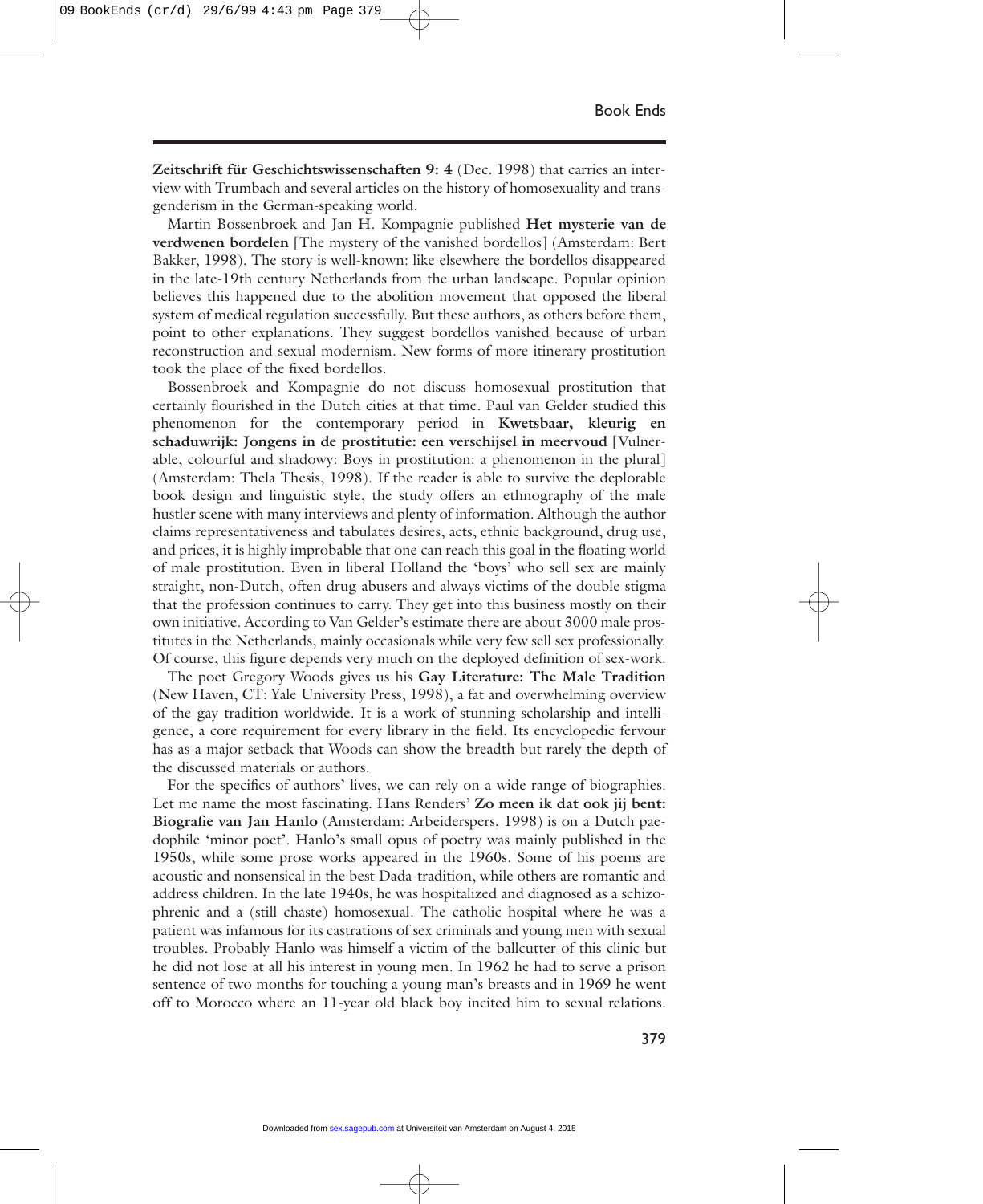Good catholic Hanlo was enamoured with the boy but horrified and seduced by his sexual wildness. He brought him back to the Netherlands. Because of Hanlo's former prison sentence, the police returned Mohammed immediately to his Moroccan family. Soon after, Hanlo died in a motor-accident, on his way to try to procure papers for his beloved. The letters he wrote from Marrakesh on his love for and struggles with Mohammed appeared after his death and are a touching tribute to his love. Renders did a thing few biographers do: he interviewed several of Hanlo's beloveds and went to Morocco to see Mohammed. Regrettably, the results of the interviews are disappointing.

The well illustrated **'Oprecht veinzen': Over Frans Kellendonk** [Sincerely feigning: On FK] (Amsterdam: Meulenhoff, 1998) edited by Charlotte de Kloet, Tilly Hermans and Aad Meinderts is a tribute to a postmodern gay author who died in 1990 of AIDS. His major novel, **Mystical Body** (1986), is still the most important AIDS-novel in Dutch, although the acronym is not mentioned. The novel was controversial at publication because of its presumed antisemitism and homophobia. The novel is an ironic celebration of procreation and family. Kellendonk's critique of homosexuality and the gay movement brought him back to the eternal truths of the church, and not forward to queer positions. '**Oprecht veinzen**' is a strange tribute to Kellendonk because none of the authors, some of whom are presented as his friends, shows warmth or friendship. The 'ironic' return to the church brings the reader into a climate of icy devotion.

Few authors have attracted as many biographers as André Gide. In the French press demands have appeared to remove the novels of this 'vicious' child abuser from high schools, and in the Netherlands a critic debunked him as a perverted sex tourist who should not earn our respect. Fortunes rise and dwindle with changing values. But the stream of literary biographies of Gide has nonetheless reached new highpoints. Fayard published the first volume of Claude Martin's **André Gide ou la vocation du bonheur, T. 1: 1869–1911** [The vocation of happiness] (Paris, 1998). The most interesting study seems to be however Naomi Segal's **André Gide: Pederasty and Pedagogy** (Oxford: Oxford University Press, 1998). It receives the highest praise of Robert Nye, specialist of French history, and seduces with its title. Sexuality is according to the author central to Gide's work and life, and so to this study that also pays lavish attention to themes of gender.

The last biography I want to mention is on the queer bisexual travel writer and naval officer **Pierre Loti: l'écrivain et son double** [The writer and his double] (Paris: Tallandier, 1998) by Alain Buisine. An eccentric of the turn of the century who liked to dress as a sailor, but also in drag. An active seducer and traveller who wrote some minor classics. Buisine himself wrote the biography in a quite traditional way, after experiments with the lives of Proust and Verlaine. His **Proust: Samedi 27 novembre 1909** (Paris: Lattès, 1991) offers all the details of one day of the author's life, and **Verlaine: Histoire d'un corps** (Paris: Tallandier, 1995) focuses on Verlaine's (alcoholic) body. One wonders when he will write a biography concentrating on the sexual exploits of its subject.

Let's end with a sadder note. Jonathan Dollimore's **Death, Desire and Loss in Western Culture** (London: Alan Lane, 1998) can be read as a well-crafted and astute study of pleasure after AIDS has once more introduced death in desire. It is based in western philosophy and literature from Plato to Freud and Bataille and